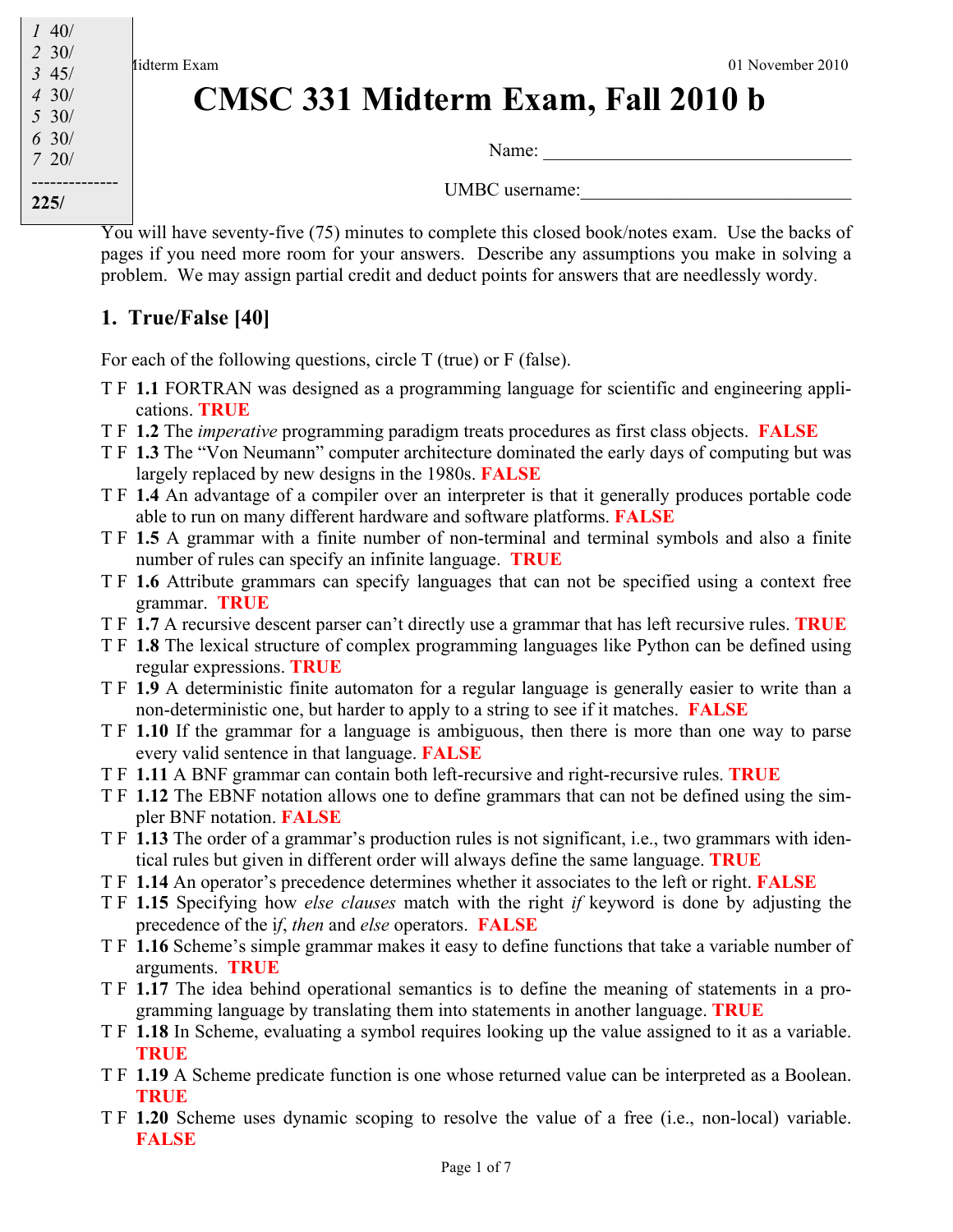#### **2. General multiple-choice questions [30]**

Circle all of the correct answers and only the correct answers.

**2.1** Which of the following is considered an object-oriented programming language? (a) ML; (b) Haskell; (c) Smalltalk; (d) Scheme; (e) C# (f) Java (g) Algol **(C, E, F)**

**2.2** *Left factoring* is a technique that can be used to (a) remove left recursion from a grammar; (b) factor out left associative operators; (c) eliminate a non-terminal from the left side of a grammar rule; (d) prepare a grammar for use in a recursive descent parser; (e) produce a left most derivation of a string from a grammar; (f) all of the previous answers; (g) none of the previous answers. **(A, D)**

**2.3** A LR(1) parser (a) processes the input symbols from left to right; (b) produces a left-most derivation; (c) looks ahead at most one input symbol before knowing what action to take; (d) takes time proportional to the cube of the number of input symbols. **(A, C)**

**2.4** Attribute grammars are used to (a) specify the static semantics of a programming language; (b) model the basic syntax of a programming language; (c) specify non-finite state machines; (d) specify the dynamic semantics of a programming language; (e) create parsing tables for LR(k) parsers. **(A)**

**2.5** Which of the following parsing algorithms use a top-down approach as opposed to a bottom-up one: (a) recursive descent; (b) LL(k); (c) LR(k). **(A, B)**

**2.6** Scheme optimizes "tail calls" to (a) execute recursion as iteration; (b) speed up program execution; (c) improve program readability; (d) lessen the chance of stack overflow, (e) all of the above. **(A, B, D)**

**2.7** In Scheme, evaluating a lambda expression always returns an (a) environment; (b) variable type; (c) function; (d) conditional; (e) pair. **(C)**

**2.8** In Scheme, a free variable in a function is looked up in (a) the global environment; (b) the environment in which the function was defined; (c) the environment from which the function was called; (d) all active environments. **(B)**

**2.9** Which of the following Scheme expressions would be interpreted as true when evaluated: (a) 0; (b) -1; (c) null; (d) #f; (e) (lambda () #t) (f) (not (not 1)) ; (g) (not -1). **(A, B, C, E, F)**

**2.10** In Scheme, a tail-recursive algorithm is generally better than a non-tail recursive algorithm because (a) it can be run without growing the stack; (b) it is easier to understand; (c) it has no sideeffects; (d) all of the above. **(A)**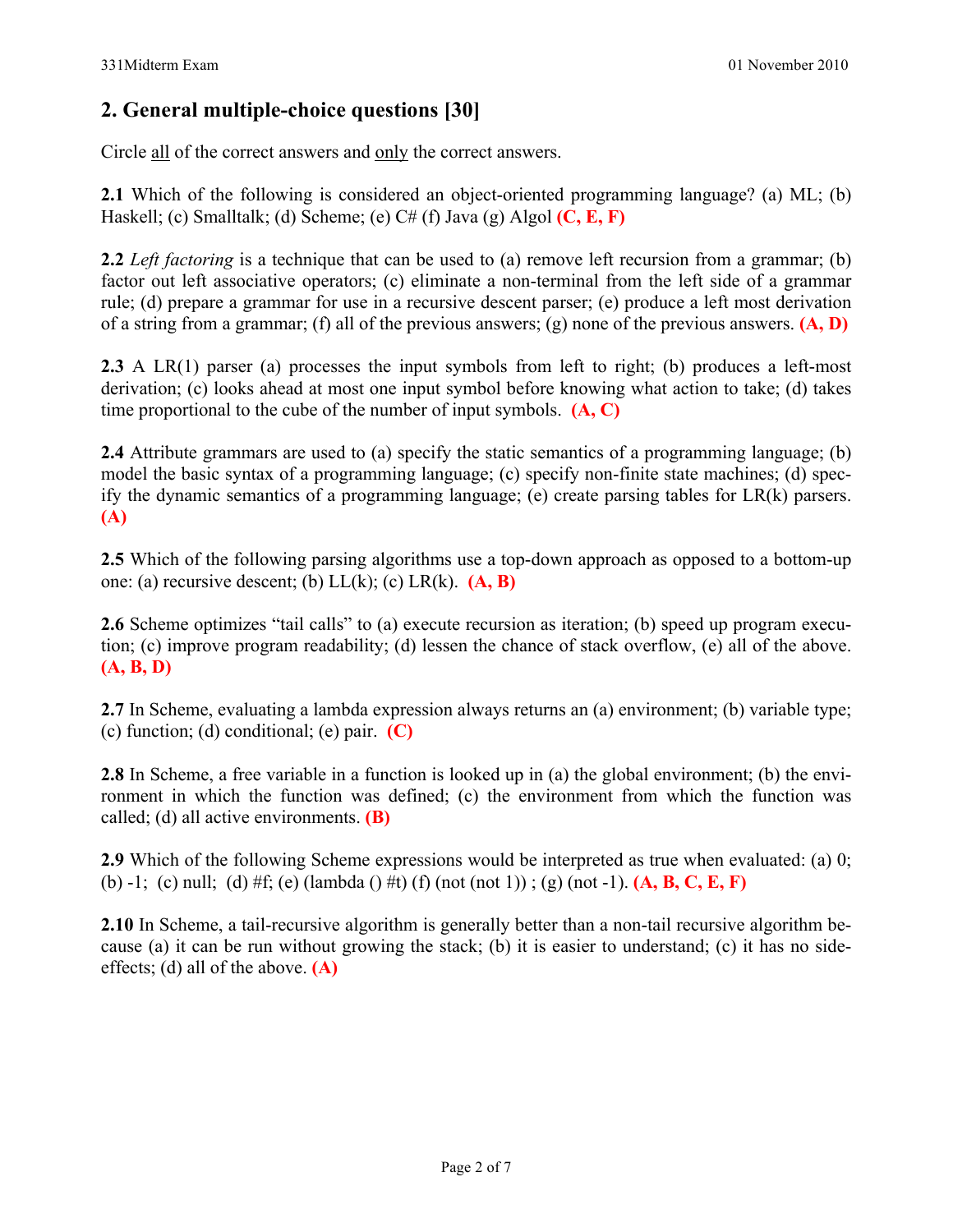#### **3. Operators [45]**

Given the following BNF grammar for a language with two infix operators represented by  $\#$  and \$.

```
<tic> ::= <toe>\langle \text{tac} \rangle ::= \langle \text{tic} \rangle $ \langle \text{tac} \rangleltoe::= (ltac)
\timestic> ::= \timestic> # \timestoe>
<tac> ::= <tic>
ltoe ::= x | y
```
a) [5] Which operator has higher precedence: (i) \$; (ii) #; (iii) neither; (iv) both **(ii)**

b) [5] What is the associativity of the \$ operator: (i) left; (ii) right; (iii) neither **(ii)**

c) [5] What is the associativity of the # operator: (i) left; (ii) right; (iii) neither **(i)**

d) [5] Assuming that the start symbol is <tac>, does this grammar define a finite or infinite language? **infinite**

e) [5] Assuming that the start symbol is <tac>, is this grammar: (i) ambiguous or (ii) unambiguous? **(ii)**

f) [20] Give a parse tree for the following string:

x \$ x # y # ( y \$ x )

**to be supplied**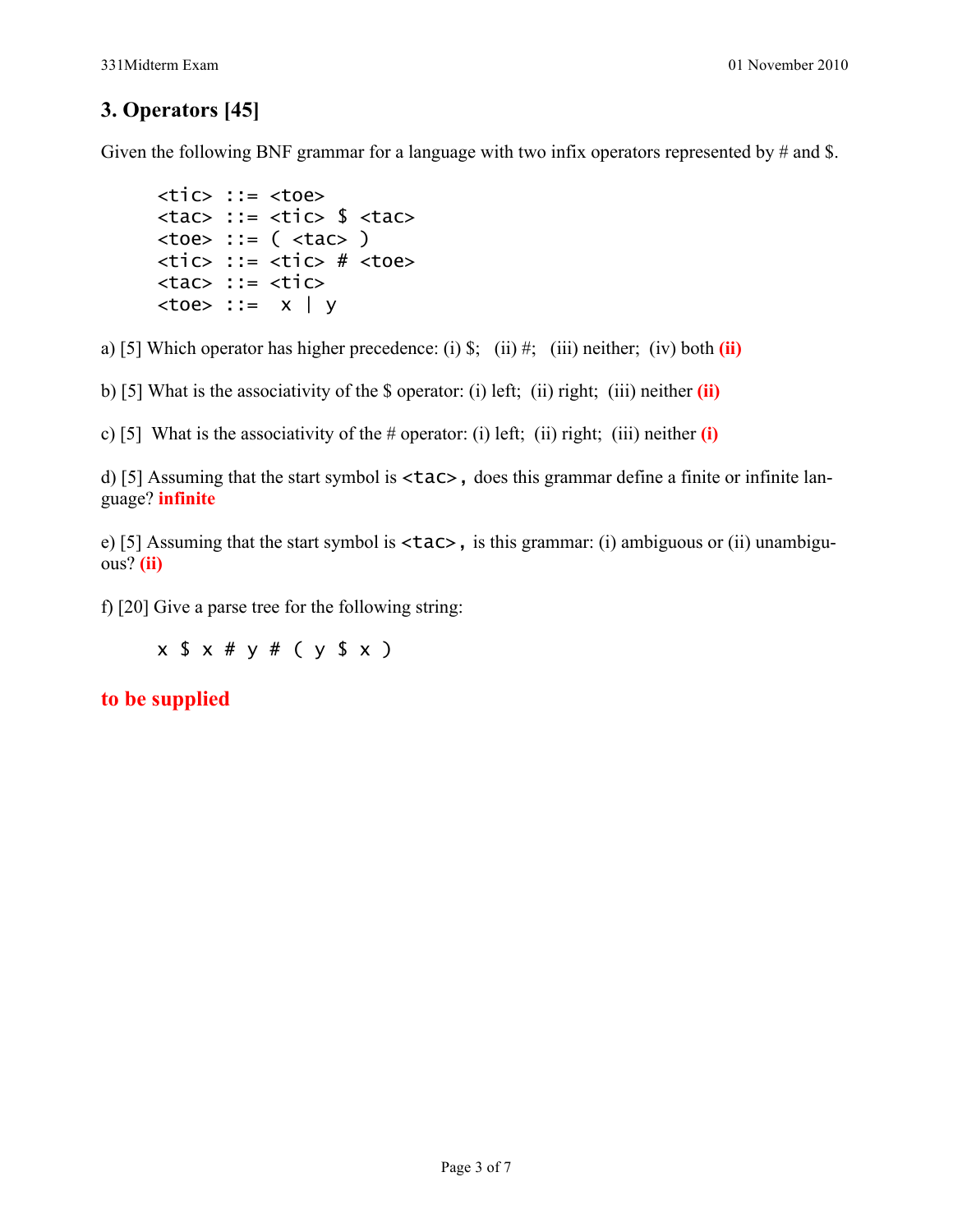#### 331Midterm Exam

### **4. Regular expressions [30]**

The UMBC registrar uses a code for courses consisting of three parts:

- A four letter upper-case program abbreviation (e.g., CMSC, CMPE, HIST)
- A three digit course number between 100 and 899 (e.g., 331, 104)
- An optional upper or lower case letter (e.g., H, A, w)

Examples of legal codes are CMSC331H and CMSC491 and of illegal codes are CS331 and CMSC001.



(a) [15] Draw a deterministic finite automaton (DFA) for this language. Feel free to define a class of characters using a notation like the following, which represents a letter and a single digit and to put such a class name on an arc in your DFA.

```
LET: [a-zA-Z]DIG: [0-9]
```
(c) [15] Write an equivalent regular expression for your DFA. Use a notation in which a '\*' indicates any number of repetitions, '+' indicates one or more repetitions, '?' means zero or one repetitions, parentheses group things, a vertical bar separates alternatives, etc., as in the following example:

```
LET: [a-zA-Z]
((mr|mrs|ms|dr)\.\t+)? LET+ (\t+ LET+)*
  UC: [A-Z]
  LET: [a-zA-Z]
  D1: [1-8]
  D2: [0-9]
  UC UC UC UC D1 D2 D2 LET?
  to be supplied
```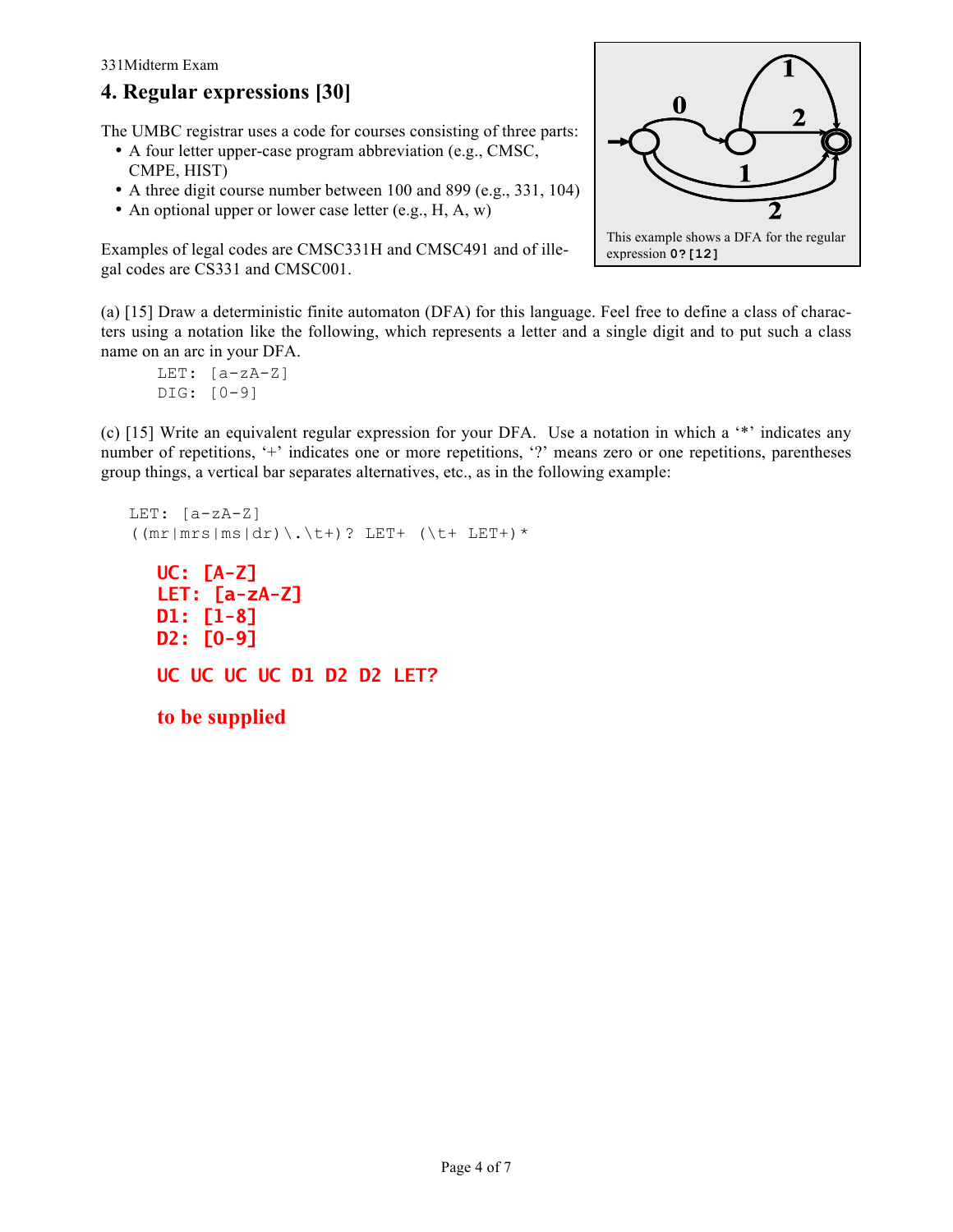#### **5. Constructing s-expressions [30]**

Consider the Scheme data Structure that when printed looks like  $((1 \t(2)) (3))$ 

**5.1 [5]** Give a Scheme expression using only the **cons** function that will create this list. Use the variable **null** for the empty list.

#### (cons (cons 1 (cons (cons 2 null) null)) (cons (cons 3 null) null))

**5.2 [5]** Give a Scheme expression using only the **list** function that will create this list. Use **null** for the empty list.

## (list (list 1 (list 2)) (list 3))

**5.3 [10]** Assuming that we've done **(define x** '((1 (2)) (3))) give a Scheme expression using only the functions  $car$  and  $cdr$  and variable  $x$  that returns the three symbols in the list.

| symbol | s-expression to return the symbol |
|--------|-----------------------------------|
|        | (car (car x))                     |
|        | (car (car (cdr (car x))))         |
|        | (car (car (cdr x)))               |

**5.4 [10]** Draw a "box and pointer" diagram showing how the list **((1 (2)) (3)))** is represented in pairs. The figure to the right shows an example of the diagram format you should use. This example represents the list  $(1 \n(2))$ .



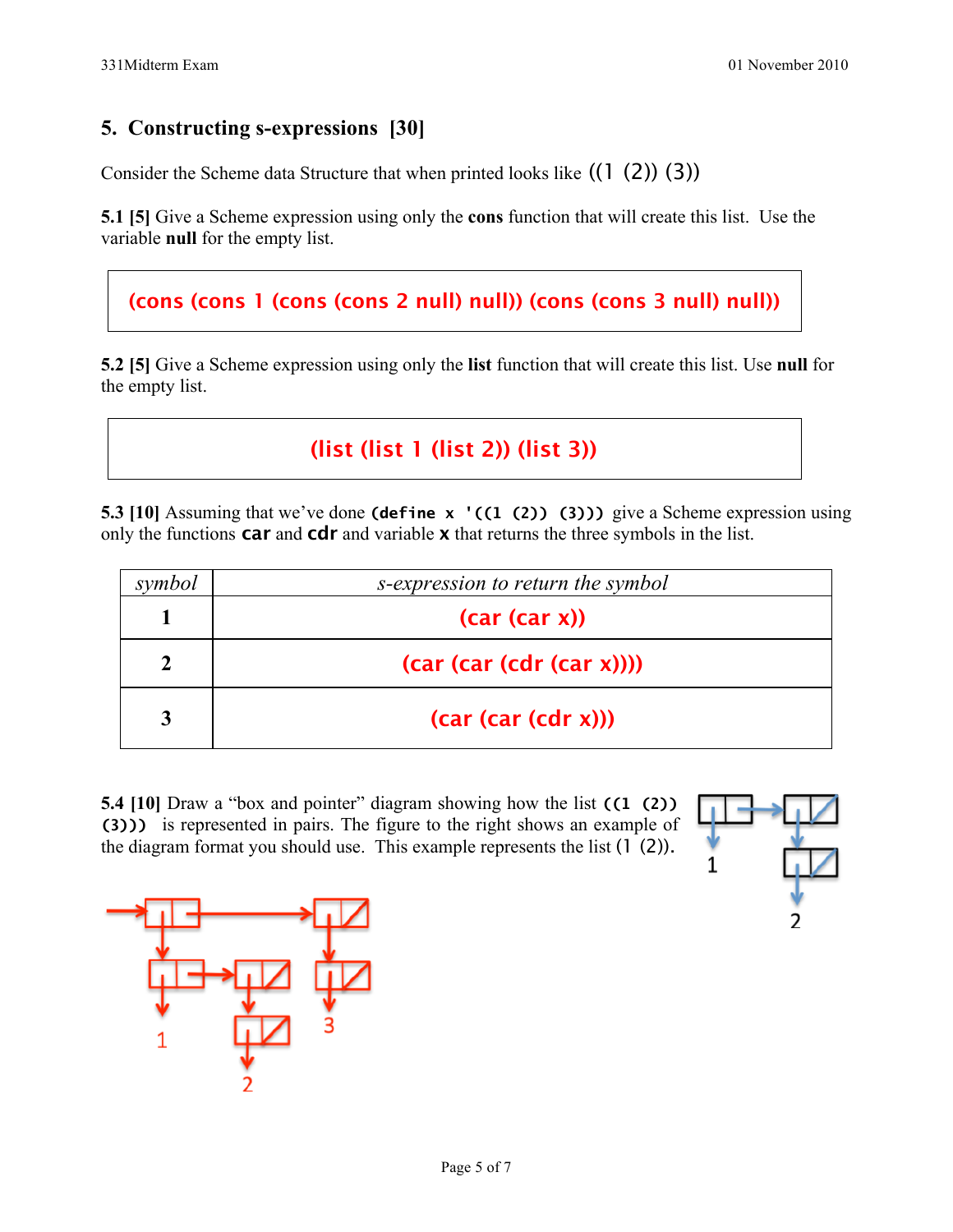#### **6. Scheme I [30]**

Common Lisp has a built-in function maplist. The Scheme counter part could be defined as follows:

```
(define (maplist f l)
   (if (null? l)
       null
       (append (f l) 
                (maplist f (cdr l)))))
```
(a)  $[10]$  What will (maplist list ' $(1 2 3)$ ) return?

((1 2 3) (2 3) (3))

(b)  $[10]$  What will (maplist (lambda  $(x)$  x)  $'(1 2 3)$ ) return?

(1 2 3 2 3 3)

(c) *[10]* What will (maplist (lambda (x) (list (length x))) '(1 2 3))

*(3 2 1)*